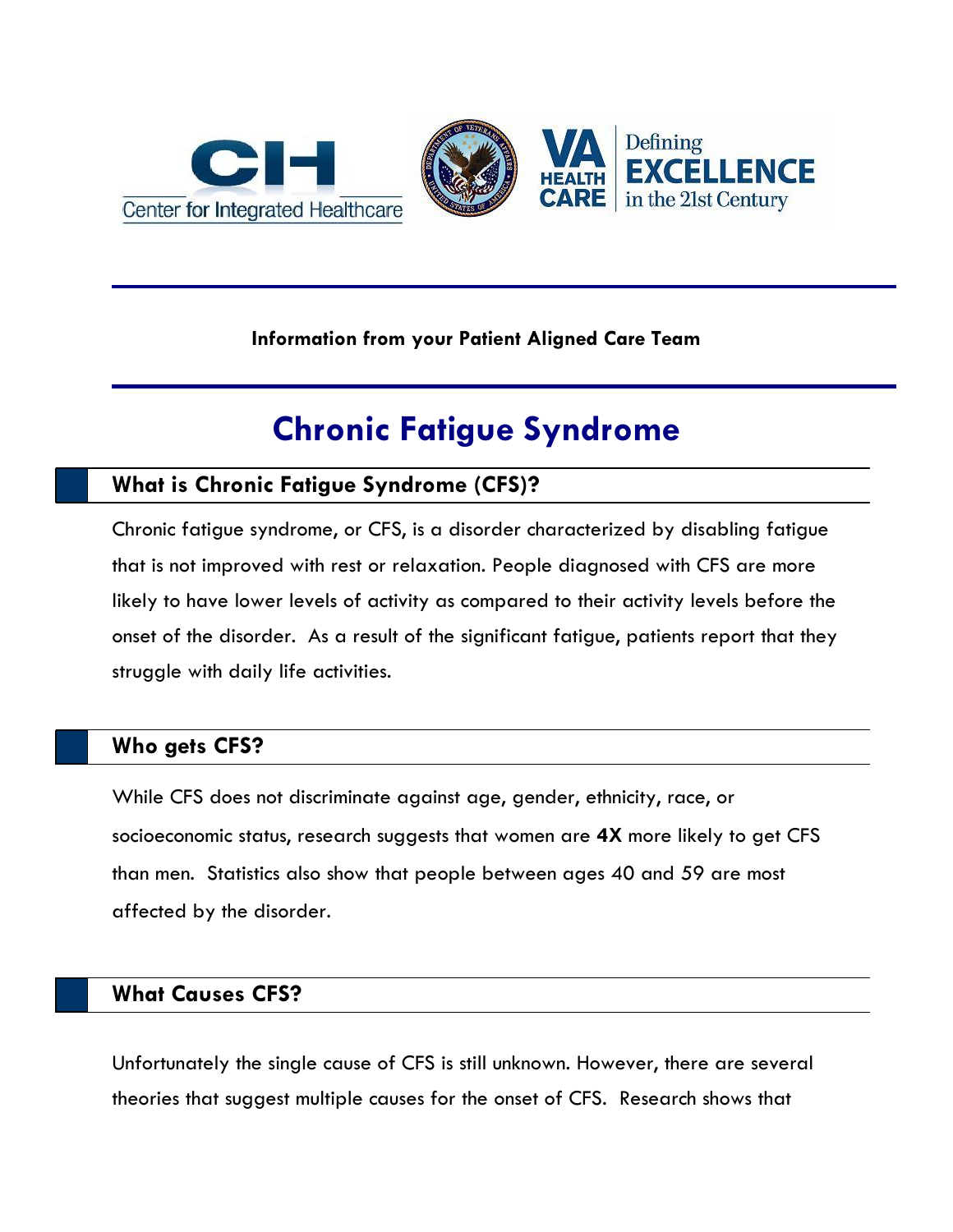infectious agents, immunological dysfunction, stress activating the hypothalamicpituitary adrenal (HPA) axis, neurally mediated hypotension, and/or nutritional deficiency may all be causes for CFS. Currently, there are a growing number of research studies to address these causes.

# **Symptoms of CFS**

To be diagnosed with CFS two criteria must be met. A person must:

**1.** Have severe chronic fatigue for at least 6 months  $>$  that is not lessened by rest and not due to medical or psychiatric conditions associated with fatigue

## **and**

**2.** At the same time, have **4** or more of the following symptoms:

- Self-reported impairment in short-term memory or concentration severe enough to cause substantial reduction in previous levels of occupational, educational, social, or personal activities
- Recurring or frequent sore throat
- Tender cervical or axillary lymph nodes
- Muscle pain
- Multi-joint pain without swelling or redness
- Headaches of a new type, pattern, or severity
- Non-restorative sleep (you do not feel rested)
- Post-exertional malaise (extreme, prolonged exhaustion and sickness following physical or mental activity) lasting more than 24 hours.

#### **Other Symptoms you may experience:**

- Visual disturbances (blurring, sensitivity to light, eye pain)
- Psychological symptoms (irritability, mood swings, panic attacks, anxiety)

Chronic Fatigue Syndrome Ver3.0 – July 2013 **Page 2** Page 2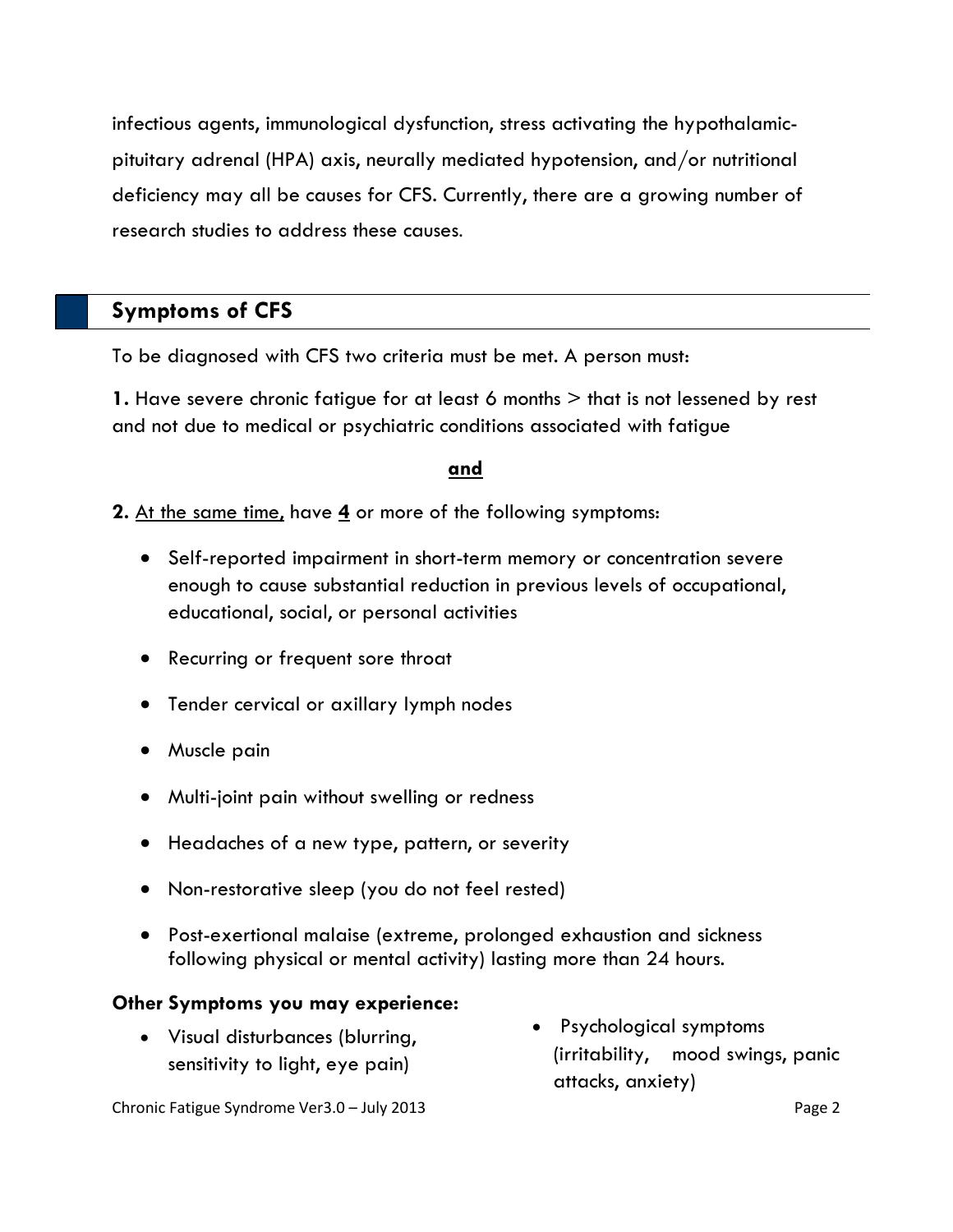- Chills and night sweats
- Low grade fever or low body temperature
- Irritable bowel
- Allergies and sensitivities to foods, odors, chemicals, medications, and noise/sound
- Numbness, tingling, or burning sensations in the face, hands, or feet
- Difficulty sitting or standing straight up, dizziness, balance problems, and fainting

# **Types of Treatment**

- Professional Counseling
- Cognitive Behavioral Therapy (CBT)
- Graded Exercise Therapy (GET)
- Symptomatic Treatment
- Alternative Therapies
- Support Groups
- Pharmacologic Therapy
- Sleep Hygiene
- Pain Therapy
- Orthostatic Instability Treatment
- Antidepressants

Managing activity and exercise are important to living a healthy life with CFS. Due to the disabling fatigue, activity and exercise must be done gradually and watched closely. The key to managing CFS is the ability to manage activity and exercise, as not to over exert oneself or avoid activities altogether. It is important to consult your health care professional when developing a plan for activity and exercise.

## **For more information on treatment options:**

**[CDC Treatment Options:](http://www.cdc.gov/cfs/general/treatment/options.html) http://www.cdc.gov/cfs/general/treatment/options.html**

**[CDC Managing Activity and Exercise:](http://www.cdc.gov/cfs/general/treatment/managing_activity.html) http://www.cdc.gov/cfs/general/treatment/managing\_activity.html**